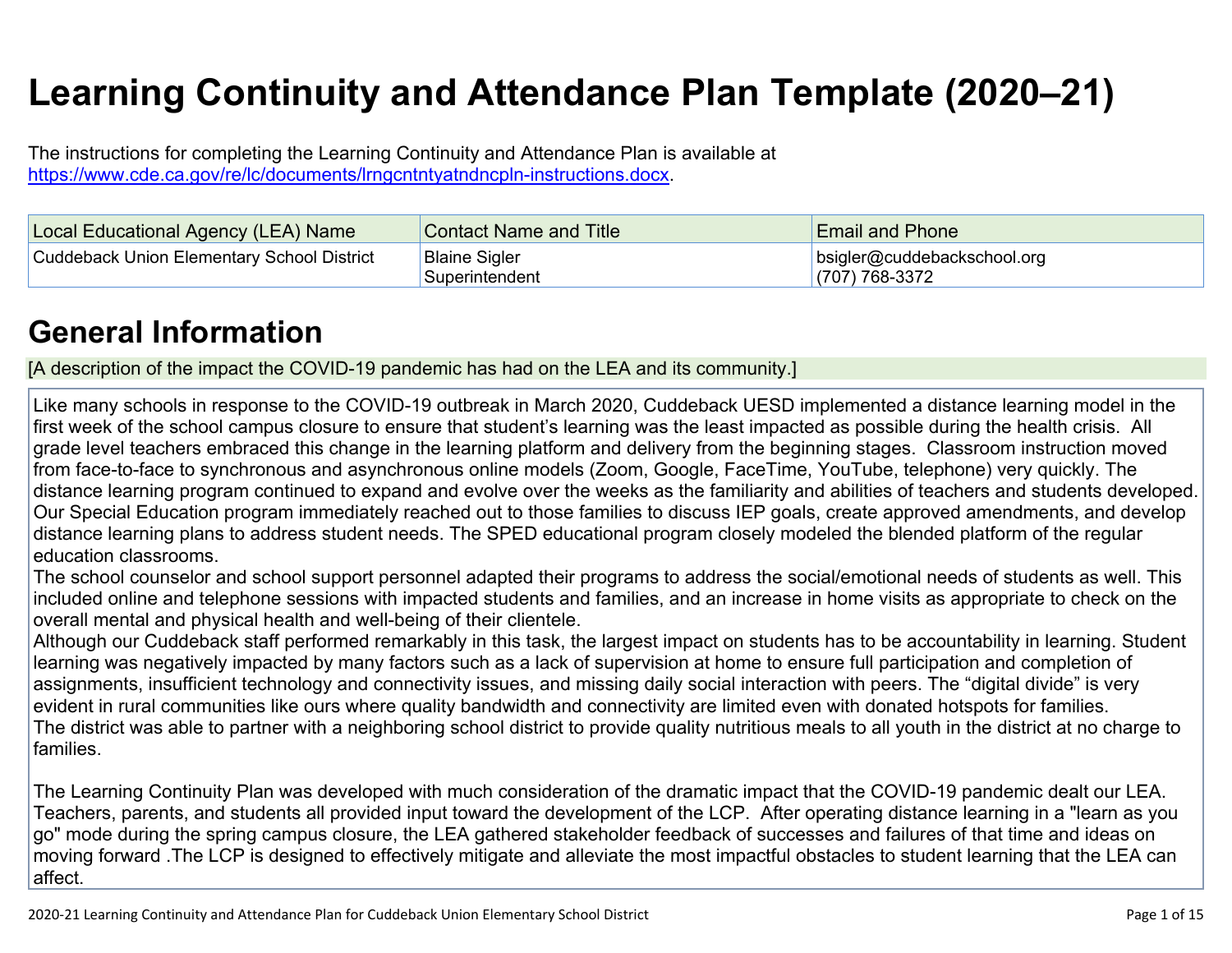# **Stakeholder [Engagement](http://www.doc-tracking.com/screenshots/20LCP/Instructions/20LCPInstructions.htm#stakeholderengagement)**

[A description of the efforts made to solicit stakeholder feedback.]

The district was able to provide many opportunities for stakeholder engagement over the last several months.

From March through June parents participated in 12 separate weekly in-person drive thru packet pick ups. There were many 1:1 conversations with parents regarding school closure and distance learning during these weekly sessions. These weekly drive thrus had the benefit of having regular communication with families without internet about the issues and concerns they have regarding learning plans and options. Very often the students attended the weekly pick ups as well. Teachers and admin received significant feedback from students during these weekly meetings.

Parents and students participated in 4 specific online surveys over spring and summer regarding learning options and student needs. Paper versions of surveys were available for those without internet connection.

Parent Advisory Committee engaged in discussion and provided input on needed supports for distance learning and in-person classes at monthly virtual meetings in April-June.

School staff took part in 2 surveys conducted during summer and fall that addressed similar topics.

Weekly virtual teacher meetings were an ongoing source of input gathered from certificated staff regularly from March thru September. Feedback was encouraged and accepted from parents and staff at multiple virtual Board meetings at least monthly from April through September.

The district currently has no families with parents or students that do not speak English, so there was little effort to provide information in another language beside English.

[A description of the options provided for remote participation in public meetings and public hearings.]

Feedback was encouraged and accepted from parents and staff at multiple virtual Board meetings at least monthly from April through September.

[A summary of the feedback provided by specific stakeholder groups.]

The main stakeholder groups shared many concerns, but in general broke out as follows. Students were concerned about missing school for the friends and peer interactions. They even reported missing their teachers.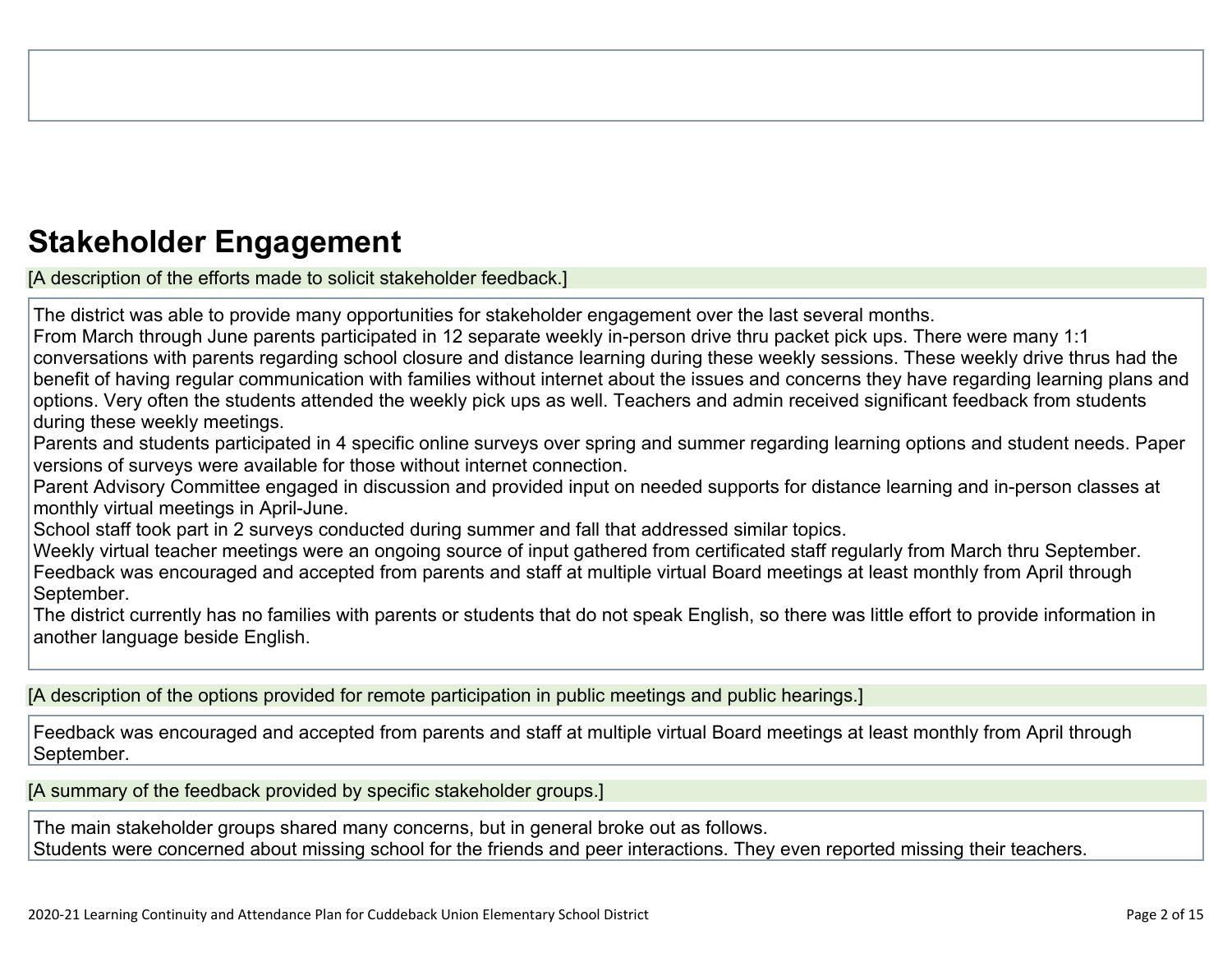Parents were concerned about learning loss from not being in class with a teacher. Other parent feedback was their need to have students on campus for in-person learning so parents could return to a regular work schedule. Parents and teachers were concerned about students lacking computers and connectivity falling behind.

Teachers/Staff was very concerned about safety of students and themselves in returning to campus instruction. Teachers also voiced that they need equipment and training to adequately teach online classes.

A summary of feedback in relevant areas is listed.

Social-Emotional Well Being: Feedback showed an overwhelming appreciation for the hard work of staff. Compliments were also paid to Teachers and staff were commended for the efforts to make students and families feel connected to their school despite the campus closures by making frequent, meaningful, and timely check-ins with students.

Academic Engagement: The majority of students were able to access and engage in high quality learning during the spring crisis learning. However, teachers report that some of our most vulnerable students went without meaningful academic engagement and supports for a sustained period of time and now worry about student success at the next grade level - a fear shared by parents/guardians.

Health-Safety: Stakeholders are concerned about student and staff health and safety. Stakeholders want clear

procedures and protocols developed and communicated in order to be ready for school and work. Some parents indicated that they do not want their

child to return to campus until the pandemic has ended, some did not want to wear masks. Other families want in-person instruction so they can go to work

and their child can learn from experts.

Learning Loss-Academic Progress: While some students thrived in the personalized learning environment created by crisis learning, many other students did not. Consistently, parents and staff share concerns that students did not make the

adequate academic growth during the spring.

Internet Connectivity: Some families reported in spring that internet connectivity and device access was an issue. Access to devices and connectivity is a much more pressing concern for families as school starts again with increased expectations and accountability in the fall.

#### [A description of the aspects of the Learning Continuity and Attendance Plan that were influenced by specific stakeholder input.]

Stakeholder input had a direct bearing on many aspects of the district LCP. Great efforts were made to reflect stakeholder feedback in the development of the LCP. Direct references include the following items.

The district purchased and/or acquired 100 Chromebooks to provide adequate devices for students during distance learning.

The district plans to acquire enough internet hotspots to support families that currently have inadequate internet connectivity.

The district continues to purchase much PPE and related supplies for staff and students including desk screens, masks, sanitizer, and signage related to social distancing and safety precautions.

The district is purchasing cameras, monitors, infrastructure, and professional development for teachers and staff to effectively teach via distance learning.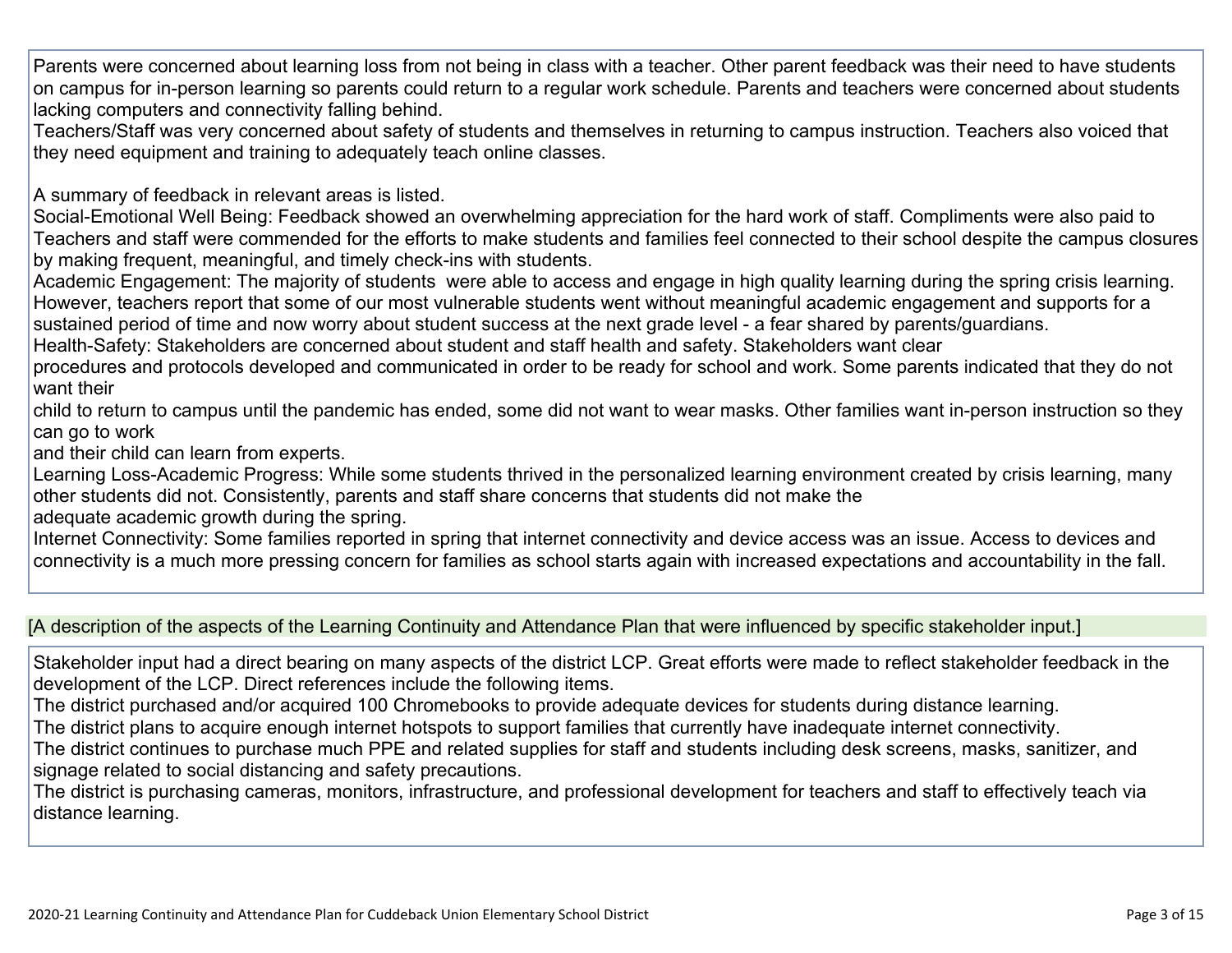# **[Continuity](http://www.doc-tracking.com/screenshots/20LCP/Instructions/20LCPInstructions.htm#ContinuityofLearning) of Learnin[g](http://www.doc-tracking.com/screenshots/20LCP/Instructions/20LCPInstructions.htm#ContinuityofLearning)**

## **In-Person [Instructional](http://www.doc-tracking.com/screenshots/20LCP/Instructions/20LCPInstructions.htm#ContinuityofLearning1) Offerings**

[A description of the actions the LEA will take to offer classroom-based instruction whenever possible, particularly for students who have experienced significant learning loss due to school closures in the 2019–2020 school year or are at a greater risk of experiencing learning loss due to future school closures.]

Cuddeback School will closely monitor updated guidance and emerging best practices from local, state, and federal education and health agencies regarding school operations. The Humboldt County Public Health Department's direction has a significant role in determining local school's ability to offer in-person attendance.

Families may request that their student participate only through distance learning instead of attending in-person classes during this time. Students enrolled in distance learning only option must continue in distance learning through the end of the trimester, at which time students will be given the option to continue with distance learning only or join their class cohort.

Learning Plan Overview

Students attend class on campus M-F

Daily hours of in-person class instruction:

TK-3: 8:10am-12:30pm

4-8: 8:25am-12:45pm

Distance Learning: 1:15pm-3:15pm

Distance learning option available for students choosing not to attend daily

CDC and CDPH health & safety recommendations will be adhered to in classrooms and campus including, not limited to: Face coverings, plastic dividers, social distancing, hand-washing and sanitizing, daily health screenings for students and staff, increased classroom and facilities disinfecting, and COVID-19 symptom protocols All staff and students will wear face coverings to the best of their ability Each grade level forms an exclusive cohort. This group of students will not mix with other student groups during the school day. No in-person EXCEL program

No daily bus transportation to/from school

Classroom Spaces and Social Distancing

Teachers will coordinate and schedule all daily activities and procedures to greatly minimize or eliminate cohort mixing.

Classrooms will be physically arranged to eliminate free grouping areas and materials - study corners, free choice reading areas, in-room break areas.

Student seating will be arranged at tables or desks to comply with CDPH guidance of 3-6 feet social distancing between students.

Face coverings must be worn by all adults and all students in order to attend in-person learning on campus. Limited medical exemptions are allowed with a doctor's order.

Teachers will instruct students on how to be safe in their classroom environment.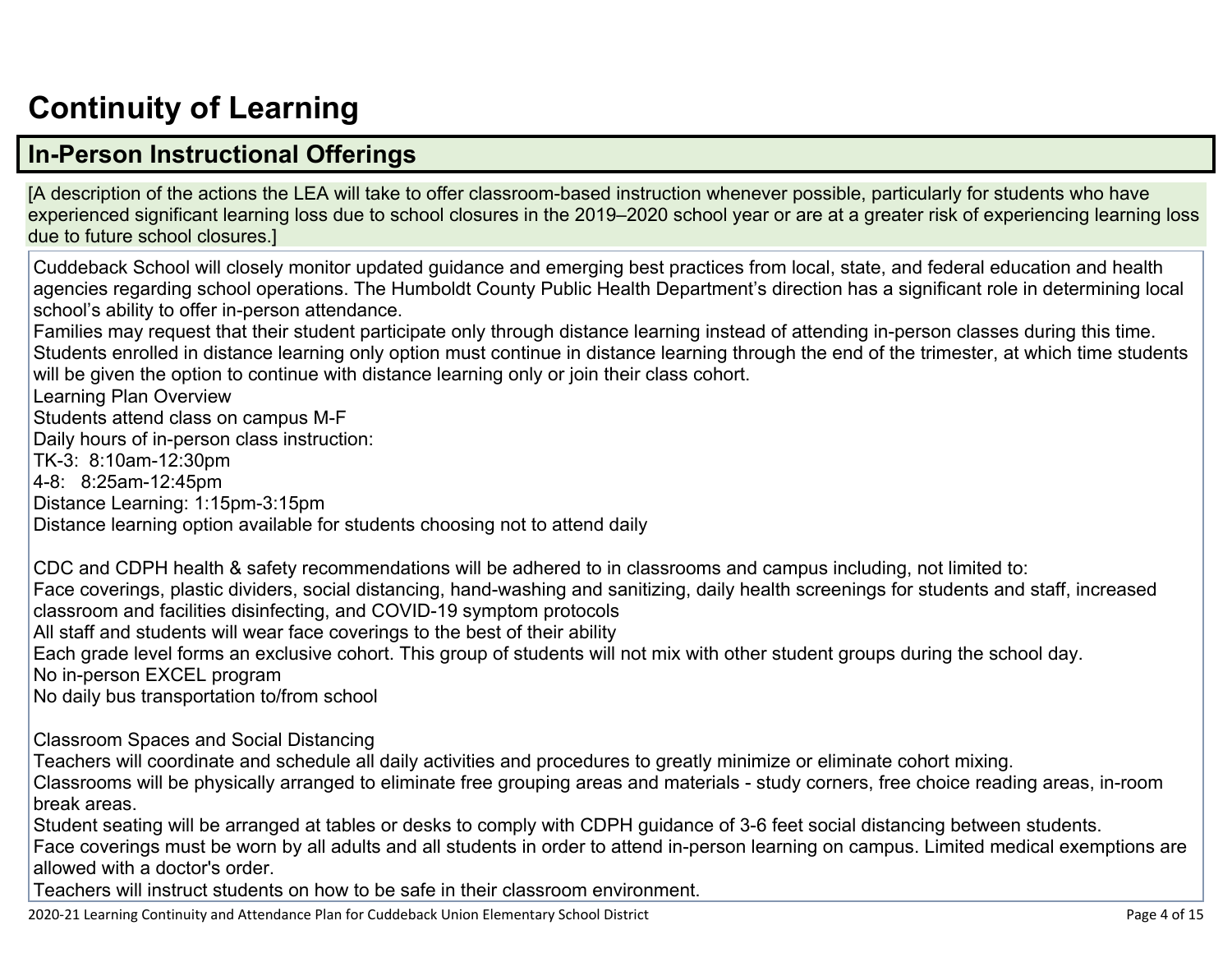Supplies will be provided to students for individual use and kept in a labeled container, or collected by the teacher/aide and disinfected after each use.

Students in grades 3-8 will have access to an assigned laptop device at school in order to limit sharing. Students will be responsible for daily sanitizing of this device with teacher assistance.

If needed, parents/guardians of students will be able to check out a district Chromebook for distance learning or during times students are not on campus. Chromebooks will be disinfected before returning to classroom use.

Teachers will arrange their lessons and choice time activities to facilitate space between students.

Increased cleaning and sanitizing of school facilities including classrooms will occur on a daily basis.

#### Non-Classroom Spaces and Social Distancing

Classes will have access to outdoor spaces during non-recess times to be used as outdoor learning spaces as seen fit by the classroom teacher. A schedule of available areas and times for classes will be available.

Break time will be supervised by each classroom teacher/aide.

Recess times will be staggered and coordinated to eliminate mixing class cohorts.

Students will be instructed and encouraged to move through hallways and campus while maintaining safe social distancing.

Students will enter and exit the campus through different points to help avoid group congregation.

Large groups will not be allowed to congregate on campus - school assemblies, community fundraisers, sporting events

Face coverings may be removed outdoors if able to maintain all other social distancing guidelines.

#### Support Services

The same increased safety measures will be followed in all support classes as in the regular classroom.

Instructional aides will continue to support student learning in classrooms daily.

Aides will be considered part of the class cohort and minimize mixing with multiple cohorts.

Students with IEPs will be supported as outlined in the student's IEP.

Reading intervention sessions may take place in-person on campus or via online as schedule allows.

Social-emotional counseling services will be available to support student needs with the school counselor 2 days per week. Priority for services will be given to the student groups of Foster, ELD, SWD, and Low Income.

Carlotta Community Center will provide many of the regular support services primarily to those qualifying students in the unduplicated population. Please contact the FRC Director or school for more information.

#### School Arrival and Departure

The district will not provide bus transportation to/from school during the COVID-19 pandemic.

Students will be dropped off and picked up at their designated entry points on the sidewalk in front of school.

Students may arrive no more than 10 minutes before their cohort start time and must be picked up promptly at dismissal time.

There will be no on-campus before school or after school EXCEL program. The EXCEL program will conduct academic support and enrichment activities via online format.

Parents/Guardians will be encouraged to complete health screenings at home and submit results through a data collection app. Students who arrive at school without health screening results submitted must be screened upon entry onto the campus.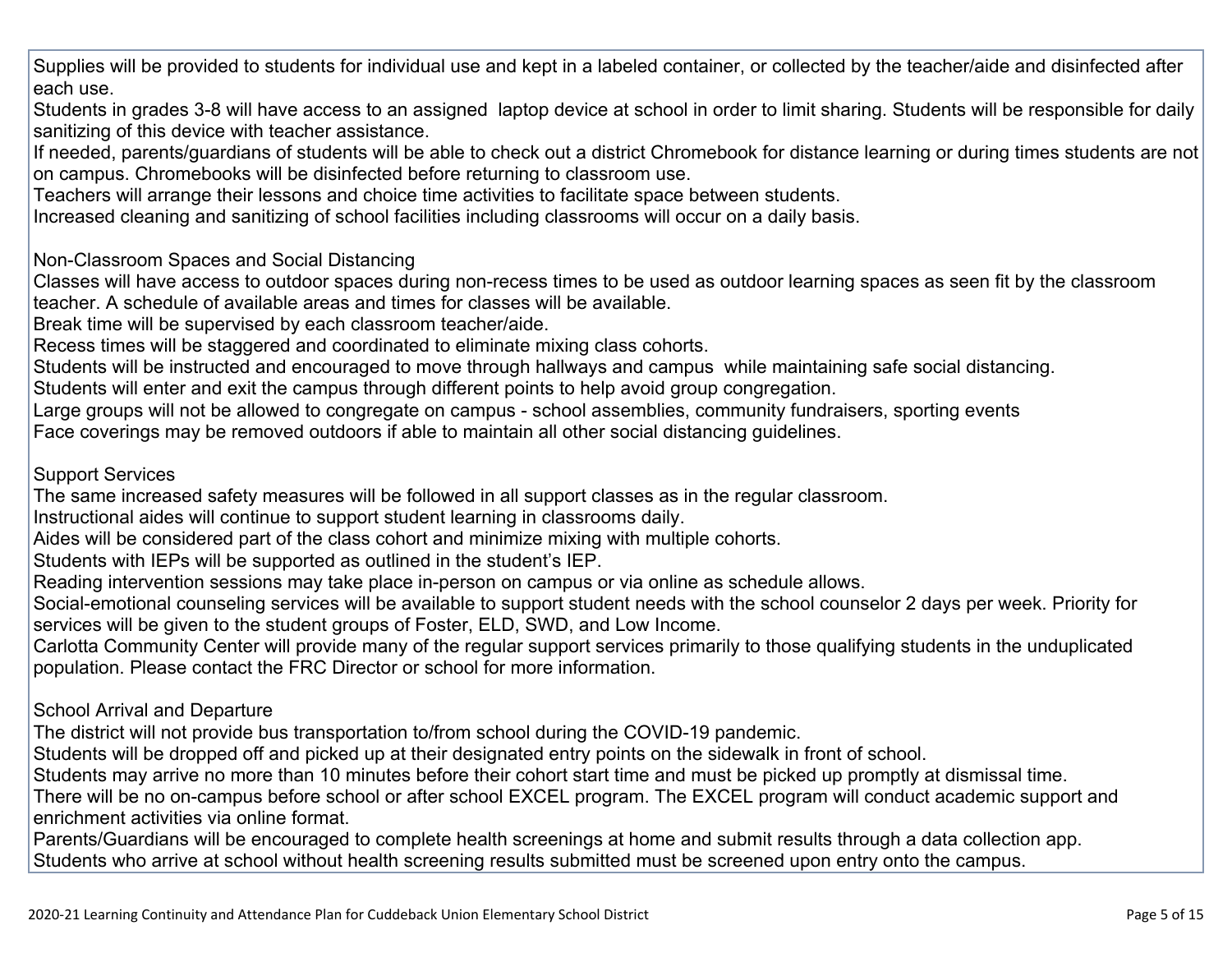Parents/Guardians will not be able to walk their children into their class. Adults will drop off and pick up at their designated entry points on the sidewalk in front of school.

### **Actions Related to In-Person [Instructional](http://www.doc-tracking.com/screenshots/20LCP/Instructions/20LCPInstructions.htm#ContinuityofLearning2) Offerings [additional rows and actions may be added as necessary]**

| <b>Description</b>                                                                                                                                                                                                                                                                                                                                                                                                                              | <b>Total Funds</b> | Contributing |
|-------------------------------------------------------------------------------------------------------------------------------------------------------------------------------------------------------------------------------------------------------------------------------------------------------------------------------------------------------------------------------------------------------------------------------------------------|--------------------|--------------|
| District purchasing additional chromebooks and devices to allow students 1:1 for in-person or<br>distance learning.<br>District purchasing various digital curriculum support materials for use in-person or distance<br>learning.<br>District will offer increased intervention instruction opportunities to address learning loss in<br>identified students.<br>District is purchasing appropriate PPE supplies for student and staff safety. | 41,500             | Yes          |

# **Distance [Learning](http://www.doc-tracking.com/screenshots/20LCP/Instructions/20LCPInstructions.htm#DistanceLearningProgram) Program**

### **Continuity of [Instruction](http://www.doc-tracking.com/screenshots/20LCP/Instructions/20LCPInstructions.htm#DistanceLearningProgram1)**

[A description of how the LEA will provide continuity of instruction during the school year to ensure pupils have access to a full curriculum of substantially similar quality regardless of the method of delivery, including the LEA's plan for curriculum and instructional resources that will ensure instructional continuity for pupils if a transition between in-person instruction and distance learning is necessary.]

The district used real-time data observed from the spring distance learning sessions to identify and work around issues related to distance learning. Much information was collected from parent and student needs surveys sent out to families over summer, including options to describe the specific and unique circumstances surrounding each students learning needs. Each family was called to gather information regarding these DL related topics.The district distance learning program content is very closely aligned to the actual in-person lesson content, utilizing the same curriculum and materials as when students are in-person attending on campus. The goal is to maintain a high degree of consistency and continuity in student learning whether students are accessing instruction in-person, synchronously, or asynchronously.This will significantly reduce difficulties in transitioning between distance learning and in-person learning as the situation may arise.

Below is the distance learning overview for our school.

2020-21 Learning Continuity and Attendance Plan for Cuddeback Union Elementary School District **Page 6 of 16** and the state of 15 and the page 6 of 15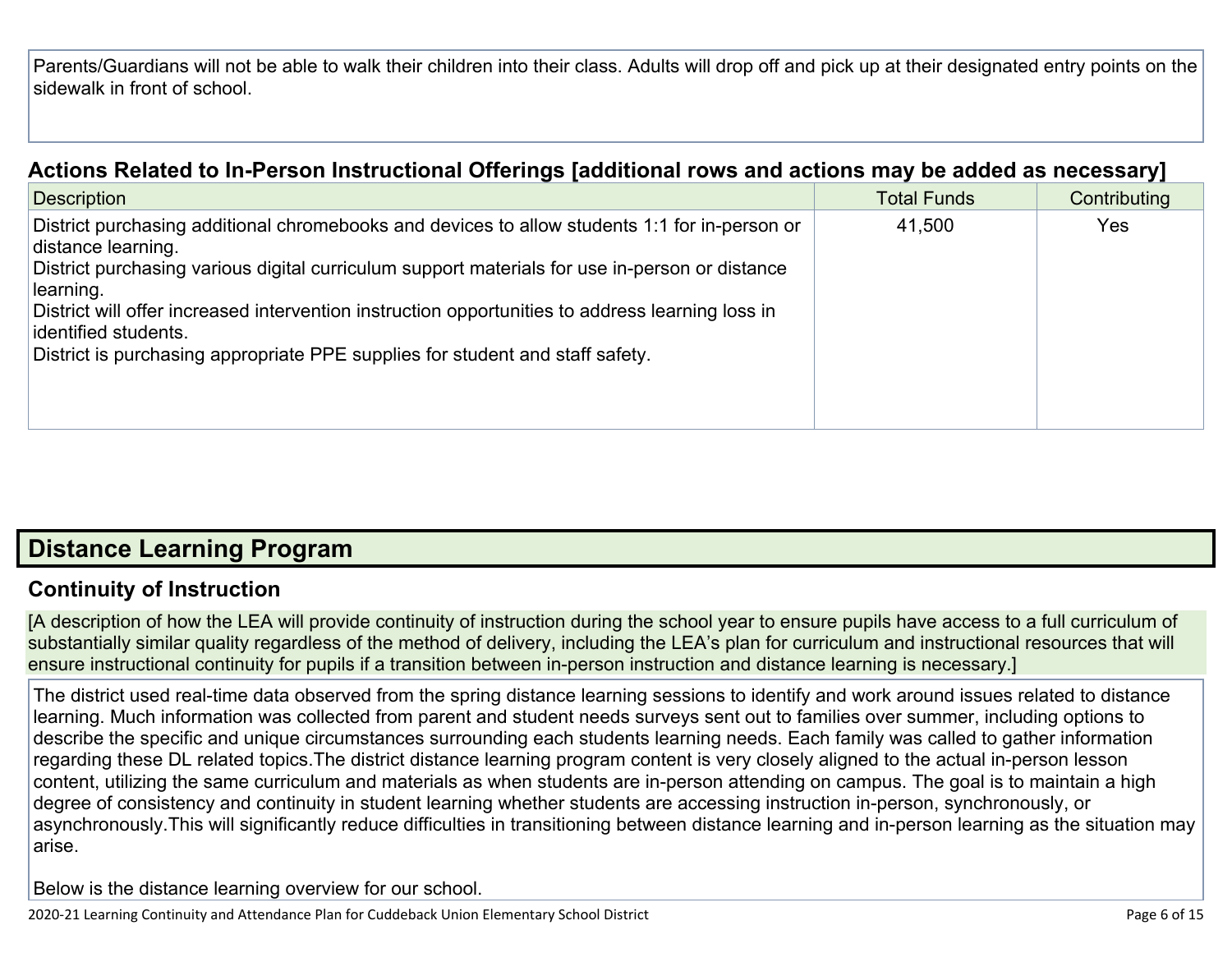Distance Learning Plan Overview

Distance learning will take place Monday - Friday during the regular school hours of 8:20 - 2:15 or 3:15, depending upon the student's grade level.

Each teacher will create a daily schedule for their class that is shared with students and families in that class so that daily attendance expectations are known.

Distance Learning students are required to attend and participate in all DL online sessions as they would a regular classroom. Students are expected to be on time, prepared, dressed appropriately, and willing learners.

Daily attendance tracking and reporting is required by the CDE just like the regular classroom attendance.

Distance Learning content will be standards-based and grade level appropriate. Content will be the same as in-person learning to every extent possible.

Distance Learning assignments will have time value requirements, educational depth, rigor, and grading values determined by the teacher, similar to regular in-class assignments.

DL may consist of interactive online lessons, digital and multimedia resources and assignments, as well as paper-based educational materials.

Expectations for DL student work quality, completeness, and skill mastery will be the same as for in-person student learning.

At the end of a grading trimester, students enrolled in DL may choose to continue in the DL option or to return to the in-person learning model with their grade cohort if the school offers in-person learning at that time.

Any DL student in need of a Chromebook to participate in learning activities will be loaned a device by the District.

The District will work with families in order to obtain quality, cost-effective internet service at or near the home.

On a case by case basis, individuals may be allowed access to school facilities to access internet service.

Students enrolled in Distance Learning without an adequate internet connection will be required to pick up weekly paper-based packets of assignments, have daily teacher contact for support, and complete/turn in assignments on time weekly.

Support Services

Students with IEPs will receive services as outlined in their IEP.

Reading intervention support for students will be available via online sessions as schedule allows.

Students may be allowed access to campus to receive support services in 1:1 or very small cohorts (less than 5) as scheduled by the teacher.

Social-emotional student counseling services will be available to support student needs with the school counselor as scheduled through the school counselor.

Carlotta Community Center will provide many of the regular support services. Please contact the FRC Director or school for more information.

Cuddeback ASES (EXCEL) will provide academic support and enrichment activities online for students enrolled in that program. Priority for all such services will be given to the student groups of Foster, ELD, SWD, and Low Income.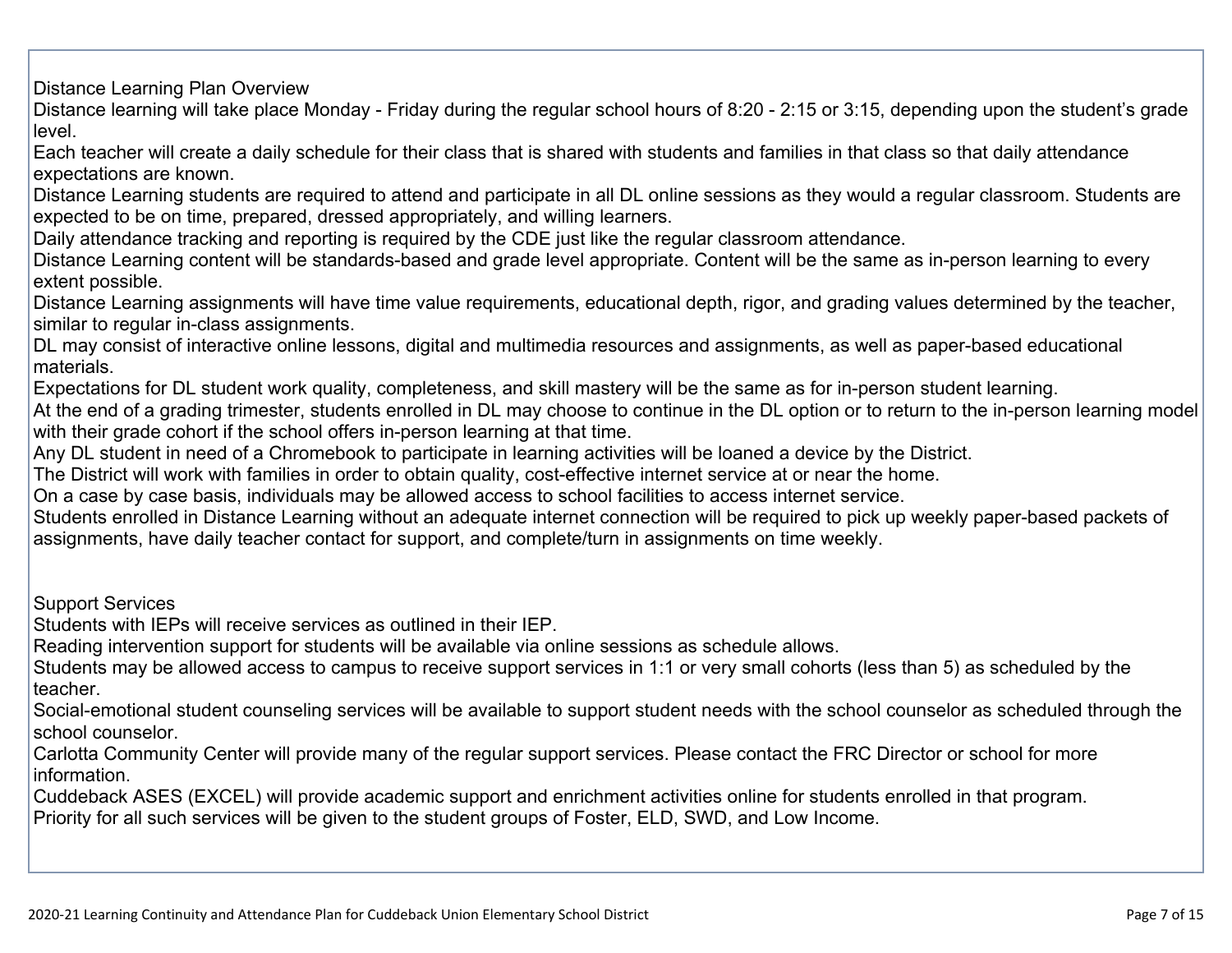### **Access to Devices and [Connectivity](http://www.doc-tracking.com/screenshots/20LCP/Instructions/20LCPInstructions.htm#DistanceLearningProgram2)**

[A description of how the LEA will ensure access to devices and connectivity for all pupils to support distance learning.]

The district is working in collaboration with state, county, and private agencies to obtain sufficient devices and connectivity for our students. The district is purchasing additional chromebooks to meet the demand of student need for distance learning.

Any DL student in need of a Chromebook/device to participate in learning activities will be loaned a device by the District at no cost. The district will work with families in order to obtain quality, cost-effective internet service at or near the home. The district plans to purchase adequate hotspots for families. The district has made the school parking lot and restricted areas of campus available for families to access school internet.

#### **Pupil [Participation](http://www.doc-tracking.com/screenshots/20LCP/Instructions/20LCPInstructions.htm#DistanceLearningProgram3) and Progress**

[A description of how the LEA will assess pupil progress through live contacts and synchronous instructional minutes, and a description of how the LEA will measure participation and time value of pupil work.]

Students will be assessed at the beginning of the year to determine grade-level proficiencies and learning gaps.

Student progress will be measured more formally as appropriate throughout the school year including at trimester end points and mid trimester assessments, as communicated via report cards and progress reports to parents.

Teachers will assess daily progress through synchronous instruction interaction, results of daily learning assignments completed, formal and informal testing, utilizing multiple methods of assessment as appropriate.

Teachers are teaching synchronously for at least 75% of the state required minutes for their grade level, with any remaining daily minutes made up in time value of work assigned.

Teachers base the time value of pupil work from assignment planning guides in curriculum materials; and more importantly, from experience and expertise working with students in their grade level.

Teachers make live contact attempts with those students not able to join class synchronously via phone calls, 1:1 in person appointments, emails, and such means. Those students are provided detailed instruction and check in learning opportunities daily.

Teachers track and monitor all student work and participation - including time value of work - with a shared document on a daily basis. This participation and attendance log is monitored by the administration to insure thorough utilization.

#### **Distance Learning Professional [Development](http://www.doc-tracking.com/screenshots/20LCP/Instructions/20LCPInstructions.htm#DistanceLearningProgram4)**

[A description of the professional development and resources that will be provided to staff to support the distance learning program, including technological support.]

All staff has been trained in proper utilization of Zoom and the Google Classroom for providing and managing and instruction. The district will continue to provide PD opportunities such as the many virtual conferences related specifically to distance learning through the COE, SSDA, ACSA, CDE, SIS vendors, curriculum publishers, and teacher-supportive collaboratives. The staff have also received additional Covid-19 specific trainings through Keenan.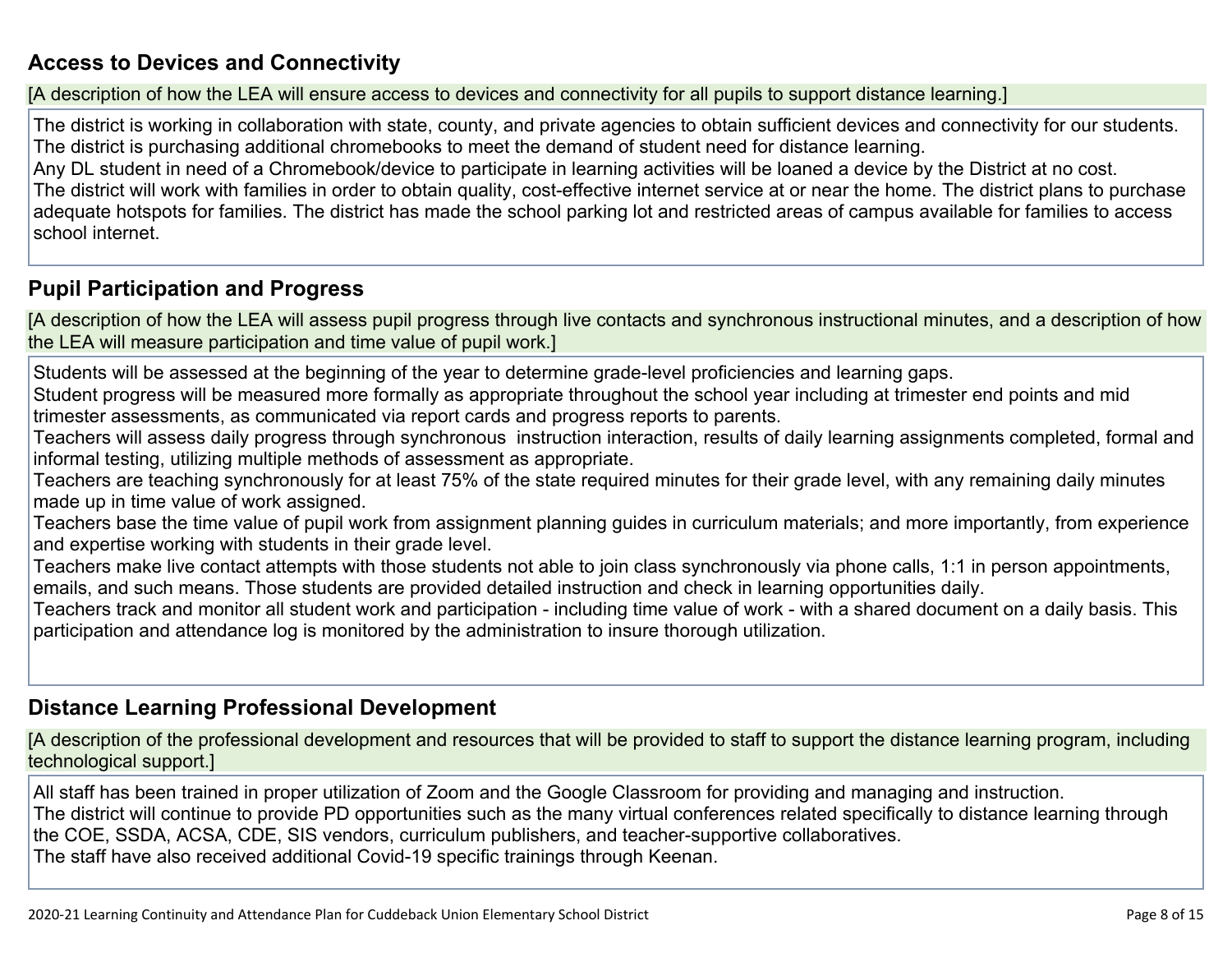### **Staff Roles and [Responsibilities](http://www.doc-tracking.com/screenshots/20LCP/Instructions/20LCPInstructions.htm#DistanceLearningProgram5)**

[A description of the new roles and responsibilities of affected staff as a result of COVID-19.]

Due to COVID-19 and distance learning, many staff roles have changed.

Teachers have new responsibilities in developing and delivering virtual classes to students.

Teachers and office staff are now conducting daily health screenings and temperature checks.

Instructional assistants have been assigned to different classrooms to assist in distance learning.

Primary grade school support staff member working with custodial to provide additional cleaning and sanitizing.

Classroom teacher and administrator taking on intermediate IT responsibilities for connectivity, web page design, and general troubleshooting.

Cafeteria staff duties have changed in that every food item must be packaged, bagged and prepared as a "to go" item. Cafeteria staff also required to distribute curbside meals to drive thru families.

### **[Supports](http://www.doc-tracking.com/screenshots/20LCP/Instructions/20LCPInstructions.htm#DistanceLearningProgram6) for Pupils with Unique Needs**

[A description of the additional supports the LEA will provide during distance learning to assist pupils with unique needs, including English learners, pupils with exceptional needs served across the full continuum of placements, pupils in foster care, and pupils who are experiencing homelessness.]

El students: To meet the needs of English learners, TK-8 teachers will utilize identified systematic instructional strategies throughout their core curriculum. We traditionally have a very low EL population, currently 2 very capable English-speaking students.

Supports for students with disabilities will continue to be implemented as outlined in each unique Individual Education Plan (IEP). These students were the first, and largely only, students allowed on campus for daily 1:1 in-person learning. SWD are provided with more robust laptops and varied digital curriculum necessary to address their particular individual learning needs.

Professional development for staff will be provided by the HDN SELPA. 2020-21.

The district maintains a close partnership with the Humboldt County Office of Education, DHHS, Regional Foster Youth Liaison, and other support agencies to best address the needs of our Homeless students and Foster Youth students.

Any technology or connectivity concerns will be addressed promptly to ensure the best distance learning experience possible for these students.

Priority for services will be given to the student groups of Foster, ELD, SWD, and Low Income.

#### **Actions related to the Distance Learning Program [additional rows and actions may be added as [necessary\]](http://www.doc-tracking.com/screenshots/20LCP/Instructions/20LCPInstructions.htm#DistanceLearningProgram7)**

| Description                                                                                   | <b>Total Funds</b> | Contributing |
|-----------------------------------------------------------------------------------------------|--------------------|--------------|
| District purchasing additional chromebooks and devices to allow students 1:1 for in-person or | 42,400             | Yes          |
| distance learning. (Funds listed in In-Person Learning Section)                               |                    |              |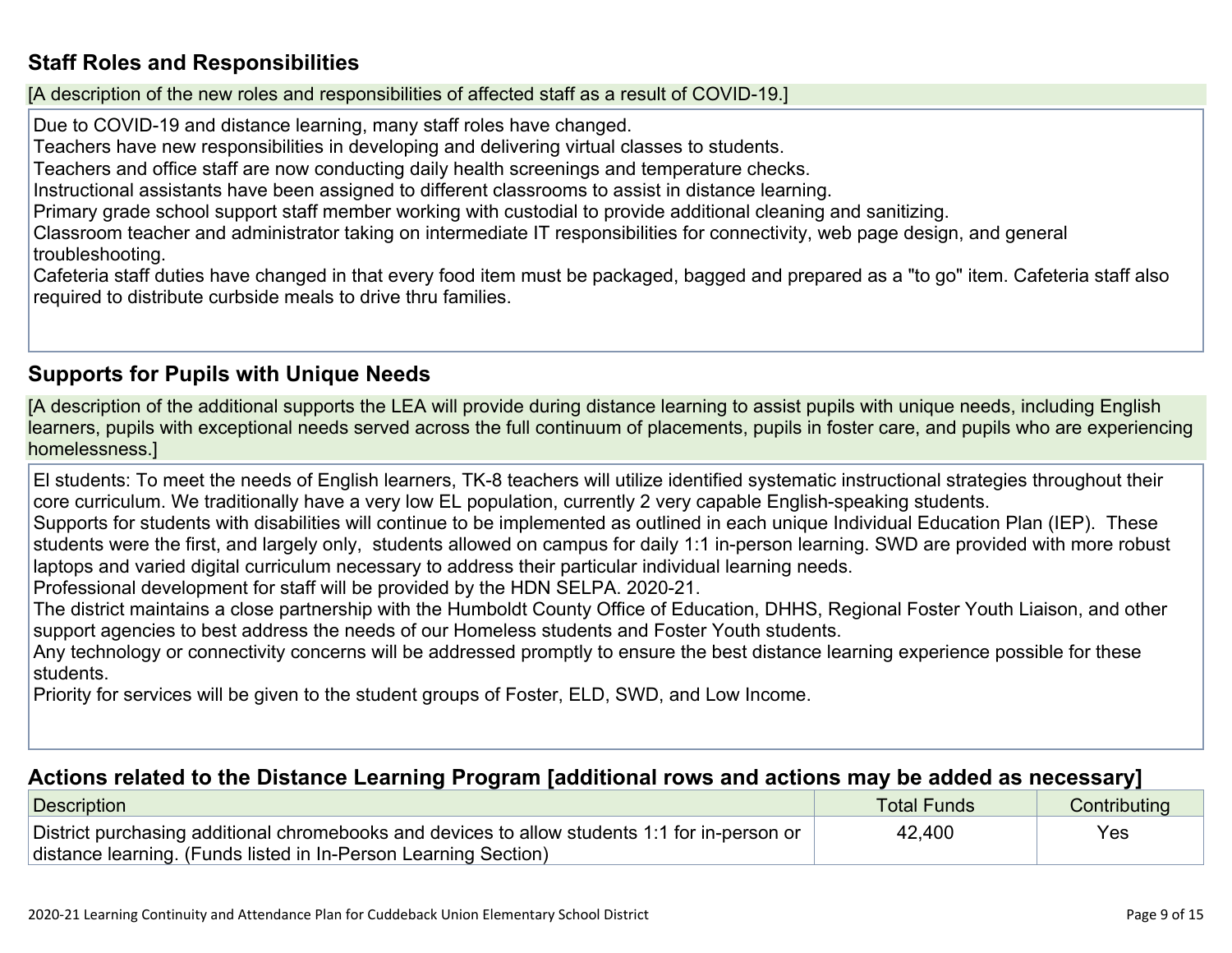| <b>Description</b>                                                                                                                                                                                                                                                                                                                                                                                                                                                                                                                                                                                   | <b>Total Funds</b> | Contributing |
|------------------------------------------------------------------------------------------------------------------------------------------------------------------------------------------------------------------------------------------------------------------------------------------------------------------------------------------------------------------------------------------------------------------------------------------------------------------------------------------------------------------------------------------------------------------------------------------------------|--------------------|--------------|
| District purchasing internet connectivity hotspots for students without adequate affordable<br>connectivity<br>District purchasing technology equipment for DL instruction (Doc cams, monitors, smart<br>boards, headsets)<br>District purchasing technology infrastructure to support increased digital demand<br>District purchasing various digital curriculum support materials for use in-person or distance<br>learning.<br>District will offer increased intervention instruction opportunities to address learning loss in<br>identified students.<br>Intervention instruction and materials |                    |              |

### **Pupil [Learning](http://www.doc-tracking.com/screenshots/20LCP/Instructions/20LCPInstructions.htm#PupilLearningLoss) Loss**

[A description of how the LEA will address pupil learning loss that results from COVID-19 during the 2019–2020 and 2020–21 school years, including how the LEA will assess pupils to measure learning status, particularly in the areas of English language arts, English language development, and mathematics.]

Addressing student learning loss will be an on-going process involving recurring assessments, monitoring student progress, targeted intensive instruction, assess, repeat.

The district's plan to address learning loss begins with all students taking CA Standards-aligned assessments in ELA and Math to determine 2020-21 grade-level baseline proficiencies. That, combined with several other progress data sources from 2019-20 year end and 2nd trimester (grading and progress reports, district progress measuring tools, reading and math intervention reports) allows our academic progress team to identify students showing significant gaps relative to grade level peers. Those students in particular are then monitored and measured for gains in deficient areas as noted.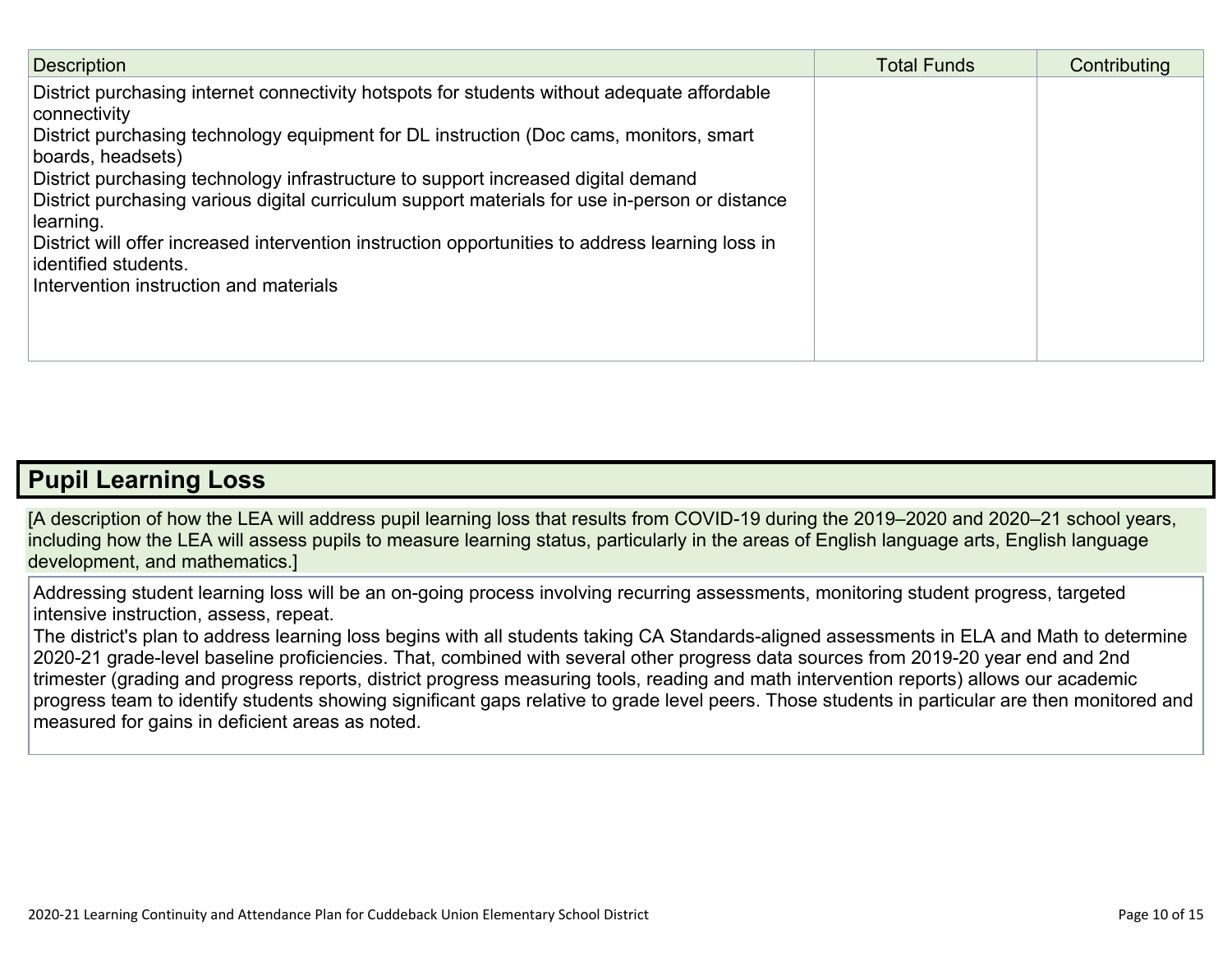### **Pupil Learning Loss [Strategies](http://www.doc-tracking.com/screenshots/20LCP/Instructions/20LCPInstructions.htm#PupilLearningLoss1)**

[A description of the actions and strategies the LEA will use to address learning loss and accelerate learning progress for pupils, as needed, including how these strategies differ for pupils who are English learners; low-income; foster youth; pupils with exceptional needs; and pupils experiencing homelessness.]

As referenced in previous sections, the district does not have a significant EL population. The current EL group is 2 English-speaking students. If such a population did exist however, all communications would be translated when required. EL students would receive what ever integrated support from their classroom teacher during all lessons that proved most effective and practicable.

The district continues to provide supports for low-income students. In addition to prioritized access to devices and connectivity, learning resources (manipulatives, more robust computing devices, backpacks, books/literature/reference materials, basic school supplies) will be provided to students to support students and families during distance learning.

The district's Foster Youth / Homeless liaison will work to ensure the needs of these students and their families met. The District will work to connect families with agencies and to refer to community resources as needed. Enrollment in our intervention program, expanded learning, and school support program is prioritized for our Foster Youth students.

All students with an IEP are supported to meet their goals through instructional methods, materials, resources, and technological tools.

#### **[Effectiveness](http://www.doc-tracking.com/screenshots/20LCP/Instructions/20LCPInstructions.htm#PupilLearningLoss2) of Implemented Pupil Learning Loss Strategies**

[A description of how the effectiveness of the services or supports provided to address learning loss will be measured.]

The overall effectiveness of the learning loss strategies will be measured by the demonstrated learning development of the identified students. Means of measuring will be based on a multiple measure approach utilizing pre and post-test data, performance on grade level assessments throughout the year, daily work, progress on related IEP goals, trimester grades and district benchmark assessments.

### **Actions to Address Pupil Learning Loss [additional rows and actions may be added as [necessary\]](http://www.doc-tracking.com/screenshots/20LCP/Instructions/20LCPInstructions.htm#PupilLearningLoss4)**

| Description                                                                                                                                                                                                                | <b>Total Funds</b> | Contributing |
|----------------------------------------------------------------------------------------------------------------------------------------------------------------------------------------------------------------------------|--------------------|--------------|
| The district will provide identified students with additional supports and curriculum to address<br>individual learning needs.<br>The district will provide intervention and instructional support to identified students. | \$6,000            | Yes          |

# **Mental Health and Social and Emotional [Well-Being](http://www.doc-tracking.com/screenshots/20LCP/Instructions/20LCPInstructions.htm#MentalHealthandSocialandEmotional)**

2020-21 Learning Continuity and Attendance Plan for Cuddeback Union Elementary School District Page 11 of 15 and the state of 15 and the state Page 11 of 15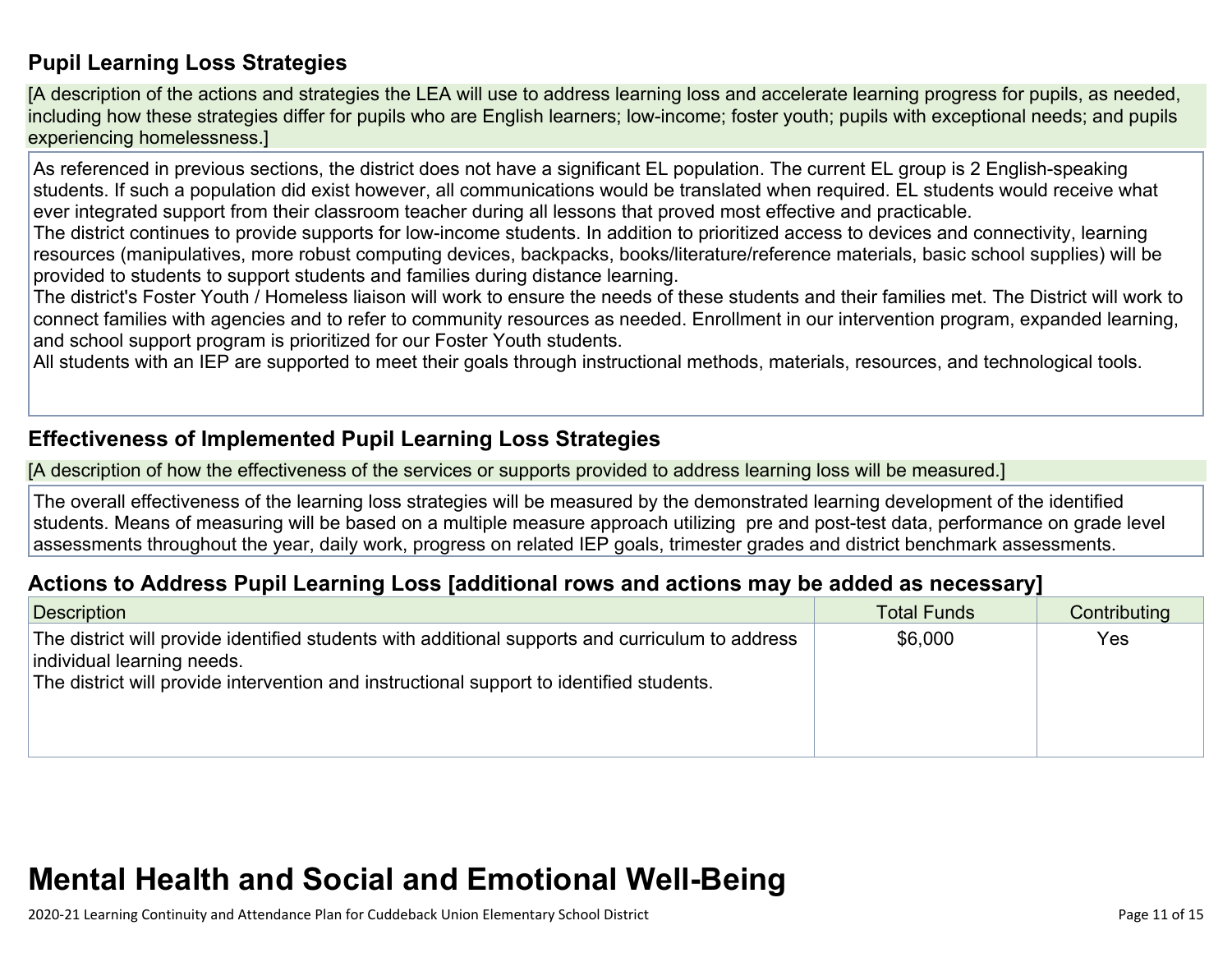[A description of how the LEA will monitor and support mental health and social and emotional well-being of pupils and staff during the school year, including the professional development and resources that will be provided to pupils and staff to address trauma and other impacts of COVID-19 on the school community.]

The district makes substantial effort to monitor and support the mental and social-emotional health of students and staff. A school counselor is available for students and staff 2 days per week and by appointment during distance learning to provide emotional and mental health support to those in need.

Staff is provided professional development, online and through the school counselor, focused on self-monitoring mental well-being and strategies for positive emotional and mental health. Emotional-mental health check-ins with staff will be conducted on an ongoing basis by administration. Staff is encouraged to participate in an emotional-mental health buddy system where colleagues regularly check-in and support each other's emotional-mental well-being. PD trainings also emphasize skills to recognize emotional-mental health distress in students and strategies to engage students in improving their emotional-mental health.

Students social-emotional health is supported through curriculum and learning models emphasizing building meaningful relationships with peers. This is conducted in individual and small group sessions delivered by the school counselor, and reinforced and modeled in the regular classroom by the teachers. Due to the small size of the school, many students have already developed a trusting relationship with teachers, staff, and counselor. The staff and counselor meet regularly to discuss any concerns either has regarding a student. Student feedback and check-ins are also key.

Students and families were given a student needs and distance learning feedback survey before school started. Their results will be used to enhance their distance learning experience.

The school counselor will have a prominent link on the school website that directs parents and students to necessary forms and contact information.

# **Pupil and Family [Engagement](http://www.doc-tracking.com/screenshots/20LCP/Instructions/20LCPInstructions.htm#PupilEngagementandOutreach) and Outreach**

[A description of pupil engagement and outreach, including the procedures for tiered reengagement strategies for pupils who are absent from distance learning and how the LEA will provide outreach to pupils and their parents or guardians, including in languages other than English, when pupils are not meeting compulsory education requirements, or if the LEA determines the pupil is not engaging in instruction and is at risk of learning loss.]

The school website (cuddebackschool.org) is a wealth of information regarding daily school calendar and events; school registration; safety, health, and wellness; a variety of support services; meal distribution; all parent forms including Free/Reduced Meal Program; and distance learning links and information. School administration sends out regular school info and updates at least bi-weekly. Teachers take attendance each period of distance learning to verify student participation throughout the learning day. Teachers make contact with each student family unable to attend online classes each day by phone preferably or by email, text, or other approved social media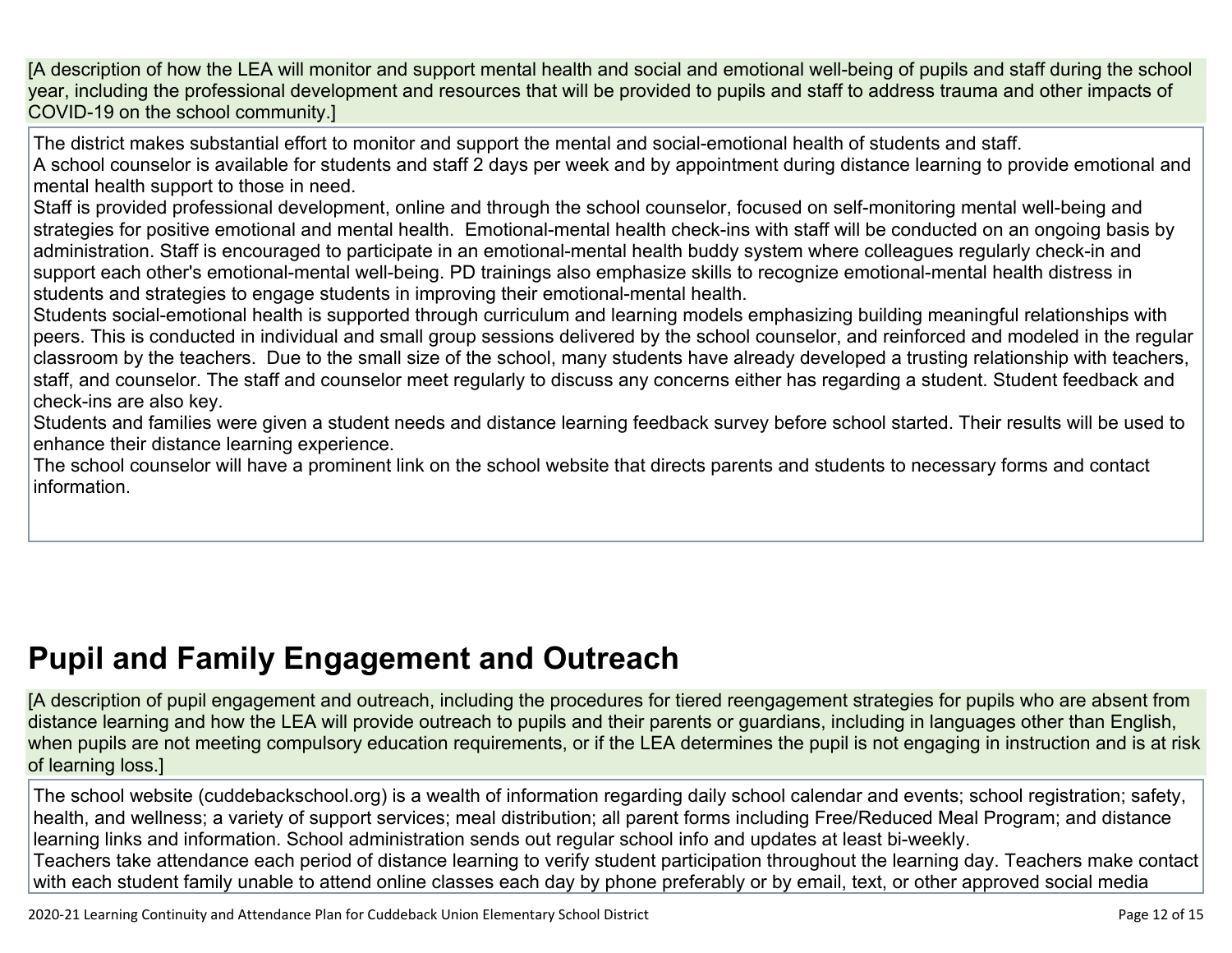app.Students not attending regularly online are invited and encouraged to meet weekly in-person with their teacher by appointment to connect and engage.

Parents are notified daily of any absences by their student and asked to contact the school with a reason, just like in-person attendance. The school reaches out to families with excessive absences, especially those missing 60% of the instructional days during a given week, to help solve attendance issues in a collaborative format with parents to begin with. If absence issues are not resolved, more intensive tiered attendance interventions are employed. Such interventions may include home visits, student and/or parent contracts, law enforcement wellness visits, and collaborating with various partner agencies for support services.

# **School [Nutrition](http://www.doc-tracking.com/screenshots/20LCP/Instructions/20LCPInstructions.htm#SchoolNutrition)**

[A description of how the LEA will provide nutritionally adequate meals for all pupils, including those students who are eligible for free or reduced-price meals, when pupils are participating in both in-person instruction and distance learning, as applicable.]

The district will continue to provide nutritious meals to students regardless of the instructional delivery model used.

Breakfast and Lunch Program (In person)

Breakfast and lunch will be available for students each day.

Meals will be "grab and go" to the extent possible.

Lunch will no longer be eaten on campus in an effort to maintain social distancing and health protocols.

Students will take "grab and go" lunches just prior to going home and leave campus for the day. (12:15 TK-2nd & 12:30 3rd-8th)

All breakfasts and lunches are available for purchase and through the free and reduced meal program.

All cafeteria/food service staff will be trained according to CDC and CDPH COVID-19 food handling guidelines.

Breakfast and Lunch Program (Distance learning)

Breakfast and lunch will be available for students each day.

Meals will be "grab and go" to the extent possible.

Meals are available for pick up from 11:30am-12:00pm daily via drive-thru on campus. The district is prepared to deliver meals to more convenient location for families as family survey feedback determines.

Each day's lunch and the following day's breakfast are available during pick up.

All meals are available for purchase and through the free and reduced meal program.

All cafeteria/food service staff will be trained according to CDC and CDPH COVID-19 food handling guidelines.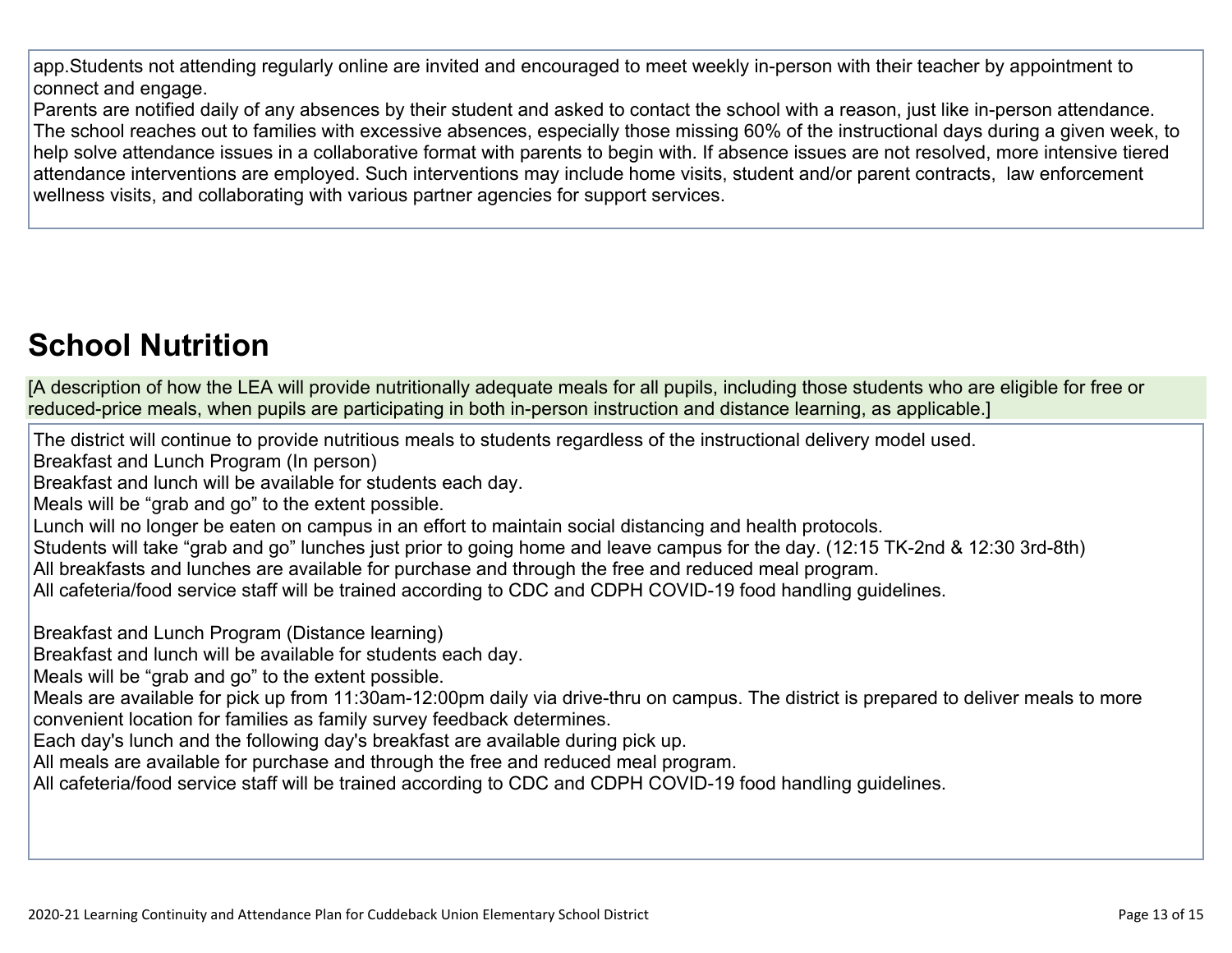# **Additional Actions to Implement the Learning Continuity Plan [\[additional](http://www.doc-tracking.com/screenshots/20LCP/Instructions/20LCPInstructions.htm#AdditionalActions) rows and actions may be added as [necessary\]](http://www.doc-tracking.com/screenshots/20LCP/Instructions/20LCPInstructions.htm#AdditionalActions)**

| Section                                                                                                                              | <b>Description</b>                                                                                                                                                 | <b>Total Funds</b> | Contributing |
|--------------------------------------------------------------------------------------------------------------------------------------|--------------------------------------------------------------------------------------------------------------------------------------------------------------------|--------------------|--------------|
| The section of the Learning<br>action described; may put $N/A$ services]<br>if the action does not apply to<br>one specific section] | [A description of what the action is; may include a description<br>Continuity Plan related to the $\vert$ of how the action contributes to increasing or improving |                    |              |

# **[Increased](http://www.doc-tracking.com/screenshots/20LCP/Instructions/20LCPInstructions.htm#IncreasedorImprovedServices) or Improved Services for Foster Youth, English Learners, and Low-Income [Students](http://www.doc-tracking.com/screenshots/20LCP/Instructions/20LCPInstructions.htm#IncreasedorImprovedServices)**

|        | Forcentage to Increase or Improve Services Increased Apportionment based on the Enrollment of Foster Youth, English Learners, and Lotence 1.1 Income students |
|--------|---------------------------------------------------------------------------------------------------------------------------------------------------------------|
| 10.79% | \$128,709                                                                                                                                                     |

### **Required [Descriptions](http://www.doc-tracking.com/screenshots/20LCP/Instructions/20LCPInstructions.htm#RequiredDescriptions)**

[For the actions being provided to an entire school, or across the entire school district or county office of education (COE), an explanation of (1) how the needs of foster youth, English learners, and low-income students were considered first, and (2) how these actions are effective in meeting the needs of these students.]

With an Unduplicated population percentage of 55% for our small, rural single-school district, we have found that school-wide implementation of actions and services for unduplicated students are the most effective and efficient to meet the needs of that population.